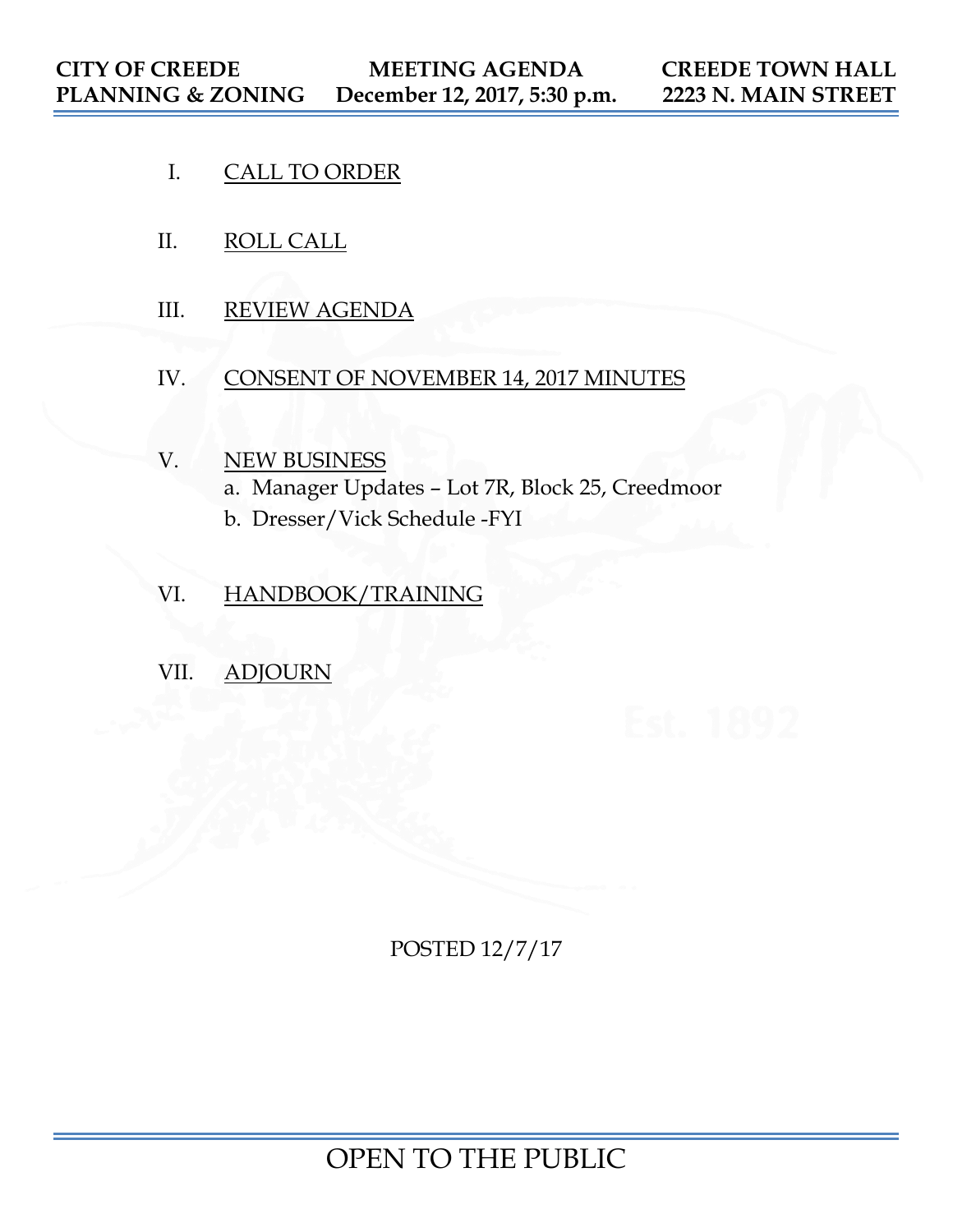# **PLANNING & ZONING COMMISSION CITY OF CREEDE, COLORADO – A TOWN November 14, 2017**

## REGULAR MEETING

 The Planning and Zoning Commission of the City of Creede – a Town, County of Mineral, State of Colorado, met in the Creede Town Hall at the hour of 5:30 p.m. There being present at the call of the roll the following persons:

 COMMISSIONERS PRESENT: Lauri Jordan, Frank Freer, Amy Krueger, Jeffrey Larson COMMISSIONERS ABSENT: Ed Vita Commission Chair Jordan, presiding, declared a quorum present: Those members of staff also present were as follows: Randi Snead, Town Clerk

#### AGENDA

 Commissioner Freer moved and Commissioner Krueger seconded to approve the agenda as presented. The vote was unanimous. Commission Chair Jordan declared the motion carried.

#### CONSENT OF OCTOBER 10, 2017 MINUTES

 Commissioner Larson moved and Commissioner Krueger seconded to approve the October 10, 2017 minutes as presented. The vote was unanimous. Commission Chair Jordan declared the motion carried.

## PUBLIC HEARING AND RELATED ACTIONS

RECOMMEND ORDINANCE 406 AMENDING THE CREEDE DEVELOPMENT CODE BY ALLOWING TINY HOMES AND AMENDING RV AND OUTDOOR STORAGE REGULATIONS

 Commission Chair Jordan opened the public hearing. No one spoke in opposition or support and no correspondence was received regarding the ordinance. Commission Chair Jordan closed the public hearing. Commissioner Larson moved and Commissioner Krueger seconded to recommend approval of Ordinance 406 Amending the Creede Development Code by Allowing Tiny Homes and Amending RV and Outdoor Storage Recommendations. The vote was unanimous. Commission Chair Jordan declared the motion carried.

#### OLD BUSINESS

#### MANAGER REPORTS

Manager Dooley was unavailable and no items were reported on.

#### ADJOURN

 There being no further business to come before the Planning and Zoning Commission at this time, Commissioner Freer moved and Commissioner Larson seconded that the meeting be adjourned at 6:12 p.m. The vote was unanimous. Commission Chair Jordan declared the motion carried.

Respectfully submitted:

/*Randi Snead/*

Randi Snead, City Clerk/Treasurer